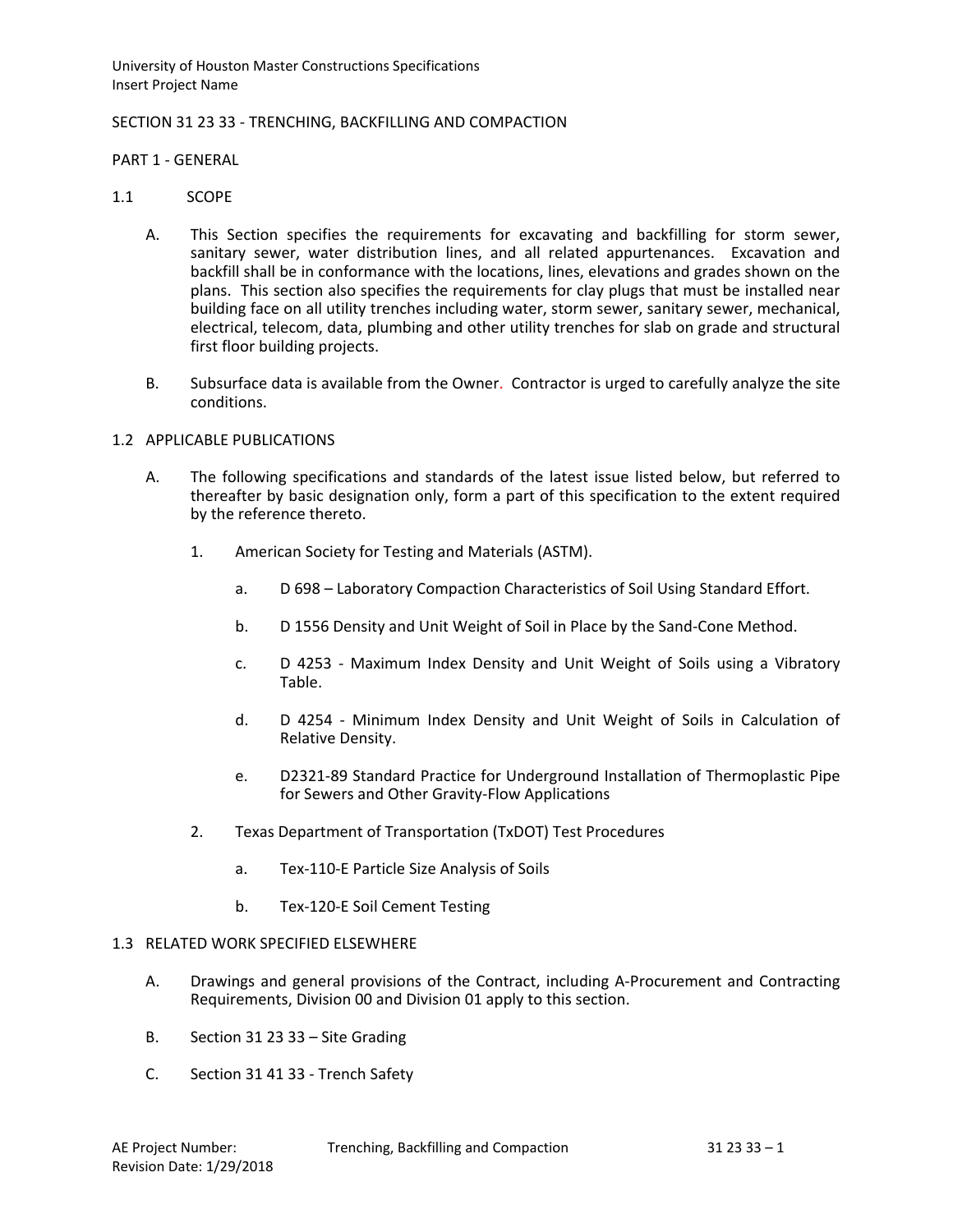- D. Section 33 10 00 Water Distribution System
- E. Section 33 30 00 Sanitary Sewer
- F. Section 33 34 00 Sanitary Force Main
- G. Section 33 40 00 Drainage

# 1.4 SUBMITTALS

- A. Material Test Reports: From a qualified testing agency indicating and interpreting test results for compliance of the following with requirements indicated:
	- 1. Classification according to ASTM D 2487 of each [on-site] [and] [or] [borrow] soil material proposed for backfill
- B. Pre-excavation Photographs or other digitally recorded media: Show existing conditions of adjoining construction and site improvements, including finish surfaces that might be misconstrued as damage caused by earthwork operations. Submit before excavation begins.

# 1.5 PROJECT CONDITIONS

- A. Existing Utilities: Do not interrupt utilities serving facilities occupied by Owner or others unless permitted in writing by Owner and then only after arranging to provide temporary utility services according to requirements indicated
	- 1. Follow the University of Houston's Plant Operations Planned and Emergency Utility Outage Policy.
	- 2. Utility Locator Service: Notify Lonestar Notification Center at 713-732-0365 for area where Project is located before excavating.
- B. Demolish and completely remove from site existing underground utilities indicated to be removed. Coordinate with utility companies to shut off services if lines are active.
- C. Utilities have been located from surveys and available existing records. Not all utilities may be shown on the Drawings. Locate all utilities prior to beginning any construction activities.
- D. Where utilities require adjustment or relocation to construct the Work, and those utilities are shown on the Drawings, relocation or adjustment is a part of the Work and shall be completed at no additional expense to the Owner.
- E. Where utilities require adjustment or relocation to construct the Work, and those utilities are not shown on the Drawings, notify Architect before proceeding. Relocate or adjust utility as directed. Utility relocation and/or adjustment will be paid for according to the Contract provisions for changes in Work.
- F. If utility is damaged by Contractor, notify utility owner and Architect immediately. Repair or replacement of utilities damaged by Contractor, whether utilities are shown on the drawings or not shown on the drawings, shall be Contractor's expense.

## 1.6 PERMITS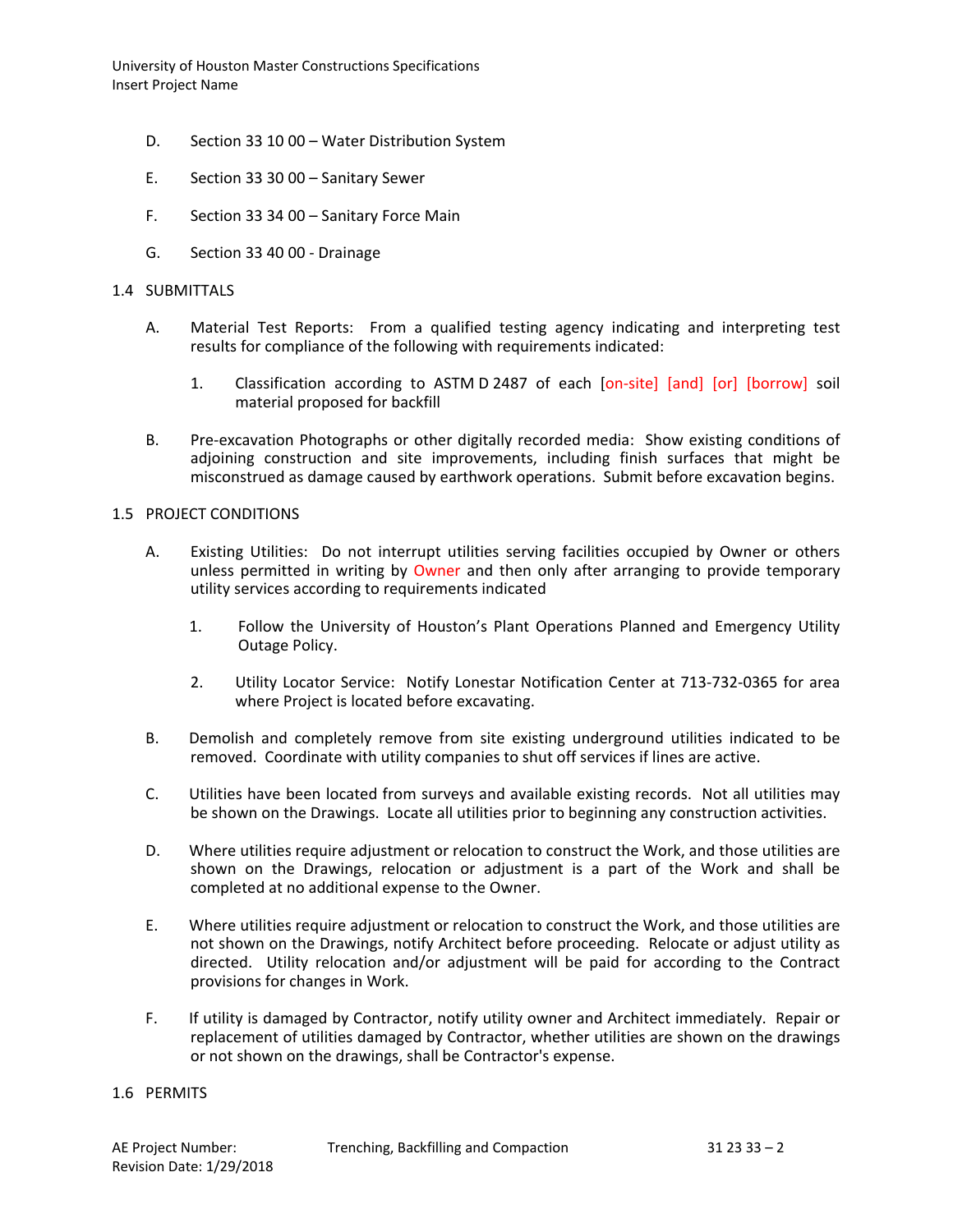A. Prior to commencement of work, the Contractor shall be responsible for obtaining, at the contractors own expense, all construction permits necessary to complete the project according to the plans and specifications.

### 1.7 DEFINITIONS

- A. Excavation consists of the removal of material encountered to subgrade elevations and the reuse or disposal of materials removed.
- B. Subgrade: The uppermost surface of an excavation, including excavation for trenches, or the top surface of a fill or backfill immediately below base course, pavement, or topsoil materials.
- C. Borrow: Soil material obtained off-site when sufficient approved soil material is not available from excavations.
- D. Base Course: The layer placed between the subgrade and surface pavement in a paving system.
- E. Unauthorized excavation consists of removing materials beyond indicated subgrade elevations or dimensions without direction by the Owner's rep. Unauthorized excavation, as well as remedial work directed by the Owner's Rep shall be at the Contractor's expense.
- F. Structures: Buildings, footings, foundations, retaining walls, slabs, tanks, curbs, mechanical and electrical appurtenances, or other man-made stationary features constructed above or below ground surface.
- G. Utilities include underground pipes, conduits, ducts, and cables, as well as underground services within building lines.
- H. Unforeseen Excavation: Excavation of material, regardless of its character or nature, below the subgrade elevation required to construct the work as indicated on the drawings or specified herein.
- I. Bedding Material: Granular material utilized to bed piped utilities placed in trench excavations.

#### 1.8 QUALITY ASSURANCE

- A. Pre-Excavation Conference: Conduct conference at Project site to comply with requirements in Division 01.
- B. Codes and Standards: Perform earthwork complying with requirements of authorities having jurisdiction.
- C. Testing and Inspection Service: Owner will employ a qualified independent geotechnical engineering testing agency to classify proposed on-site and borrow soil materials to verify that soils comply with specified requirements and to perform required field and laboratory testing.

PART 2 - PRODUCTS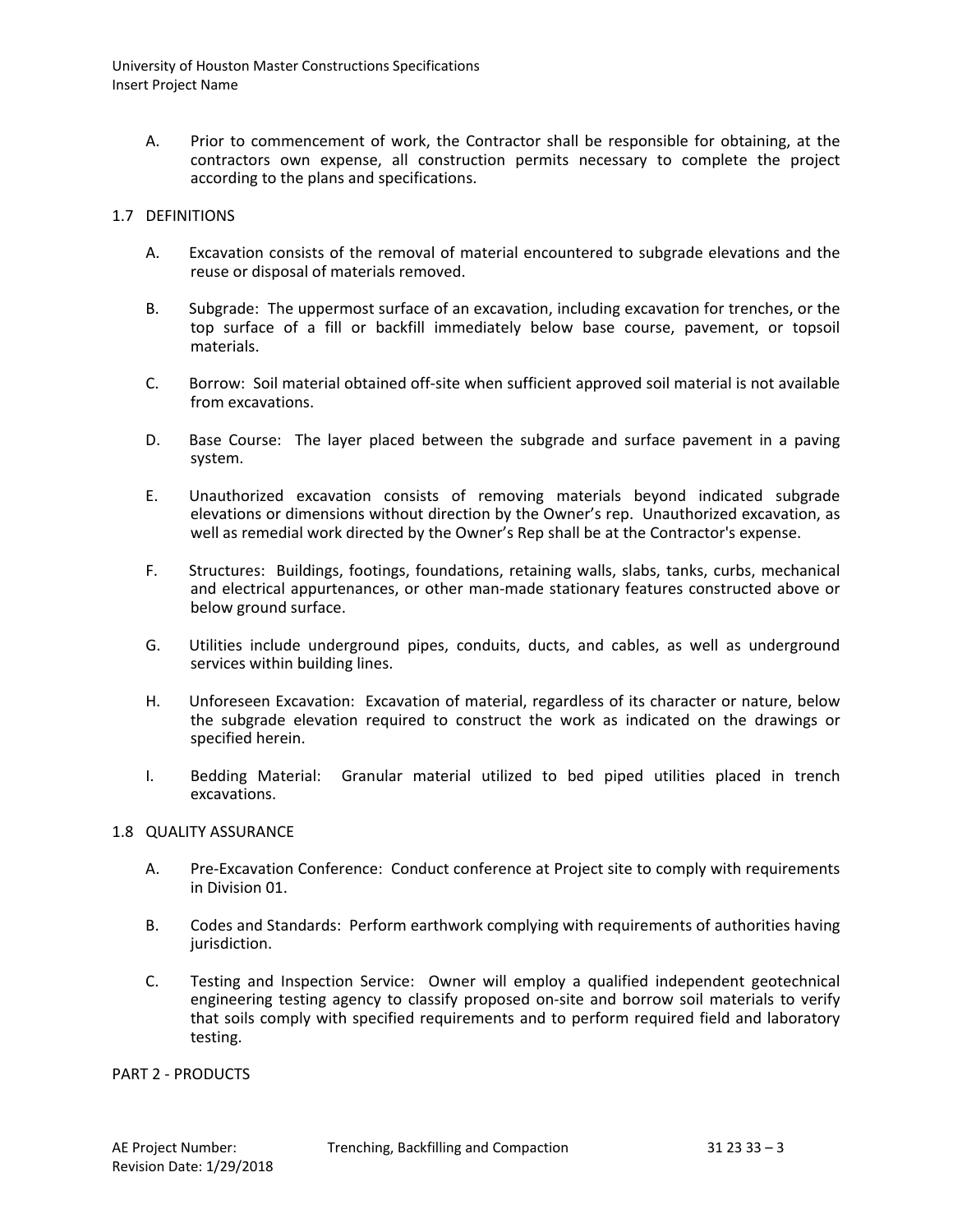# 2.1 EARTH BACKFILL

A. Earth backfill shall be native soils free of debris, trash, rocks over 2 inches in diameter and other objectionable material.

# 2.2 CEMENT STABILIZED SAND BACKFILL

A. Cement stabilized sand material shall contain clean bank sand meeting TxDOT Test Method TEX-110-E, water and a minimum of 7% hydraulic cement based on the dry weight of the aggregate meeting TxDOT Test Method Tex-120-E.

# 2.3 SAND BACKFILL

A. Clean bank sand meeting TxDOT Test Method TEX-110-E.

# 2.4 WATER

- A. Water used for mixing or curing shall be reasonably clean and free of oil, salt, acid, alkali, sugar, vegetable matter or other substances injurious to the finished product.
- B. Water sources other than the local municipal domestic water supply must be approved by the Owner.
- C. If onsite reclaimed water sources are used, tanks and apprentices must be clearly marked with the words "non-potable" water.

# PART 3 - EXECUTION

### 3.1 PREPARATION

- A. Protect structures, utilities, sidewalks, pavements, and other facilities from damage caused by settlement, lateral movement, undermining, washout, and other hazards created by earthwork operations.
- B. Provide erosion-control measures to prevent erosion or displacement of soils and discharge of soil-bearing water runoff or airborne dust to adjacent properties and walkways.

### 3.2 EXCAVATION

- A. General:
	- 1. All utility trenches shall be constructed in conformance with OSHA trench safety standards.
	- 2. Sheeting and shoring shall be accomplished to the extent necessary to maintain the sides of the trench in a vertical position throughout the construction period for trenches five (5) feet in depth or deeper. Where approved, trench sides may be laid back in lieu of shoring to meet OSHA safety standards.
	- 3. Utilities shall not be constructed or laid in a trench in the presence of water. All water shall be removed from the trench sufficiently prior to the line placing operation to insure a dry, firm bed on which to place the utility line.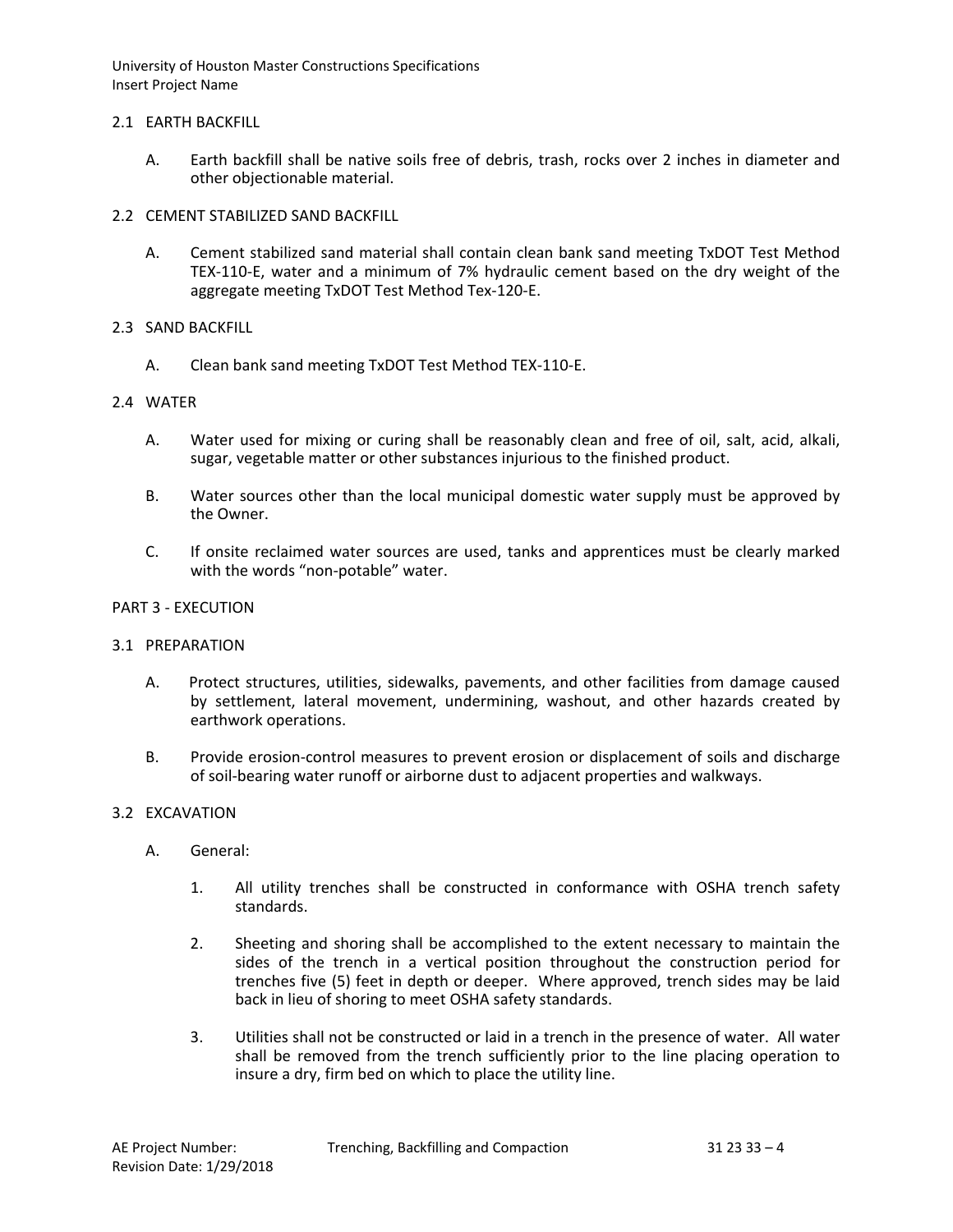- 4. Unclassified Excavation: Excavation is unclassified and includes excavation to subgrade elevations regardless of the character of surface and subsurface conditions encountered, including rock, soil materials, and obstructions.
	- a. If excavated materials intended for fill and backfill include unsatisfactory soil materials and rock, replace with satisfactory soil materials.
	- b. Remedial work due to over-excavation including provision of suitable and stable backfill meeting the degree of compaction required shall be at the Contractor's expense.
- 5. Borrow Material: If excavated materials of a suitable nature are not of sufficient quantity to complete the work, provide borrow material in sufficient quantity to complete the work at no additional cost to the Owner.
- 6. Disposing of Excavated Material: Dispose of excess satisfactory soil material and all unsatisfactory soil material and rock obtained from excavations in accordance with the provisions of this Section.
- 7. Where utilities are in fill, compact fill material to 95% standard proctor maximum dry density at least 12" above the top of the proposed utility prior to excavation of trench.
- 8. Where indicated widths of utility trenches are exceeded, provide stronger pipe, or special installation procedures, as required by Owner's Rep. Unauthorized excavation, as well as remedial work directed by the Owner's Rep, shall be at the Contractor's expense.
- B. Sewer Trenches:
	- 1. For pipe sizes less than 42" in diameter, the minimum trench width shall be outside diameter of pipe plus 18 inches.
	- 2. For pipe sizes 42" in diameter and larger the minimum trench width shall be outside diameter of pipe plus 24 inches.
	- 3. Trenches shall be excavated to a depth at least 6" below the barrel of pipe, and then the pipe bedding shall be placed as shown on the appropriate details contained with the plans and as described in paragraph 3.3 A. of this section.
- C. Appurtenances
	- 1. Excavation for manholes, tie-in to existing facilities and similar structures shall be sufficient to leave at least 12" clear between the outer surfaces and the embankment or sheeting that may be used to hold and protect the banks. Any over depth excavation below such appurtenances shall be refilled with cement stabilized sand, as directed, at no additional cost to Owner.
- D. Water line Trenches:
	- 1. Water lines must be a minimum of four feet in depth from the top of proposed grade to the top of pipe, unless otherwise shown on the plans.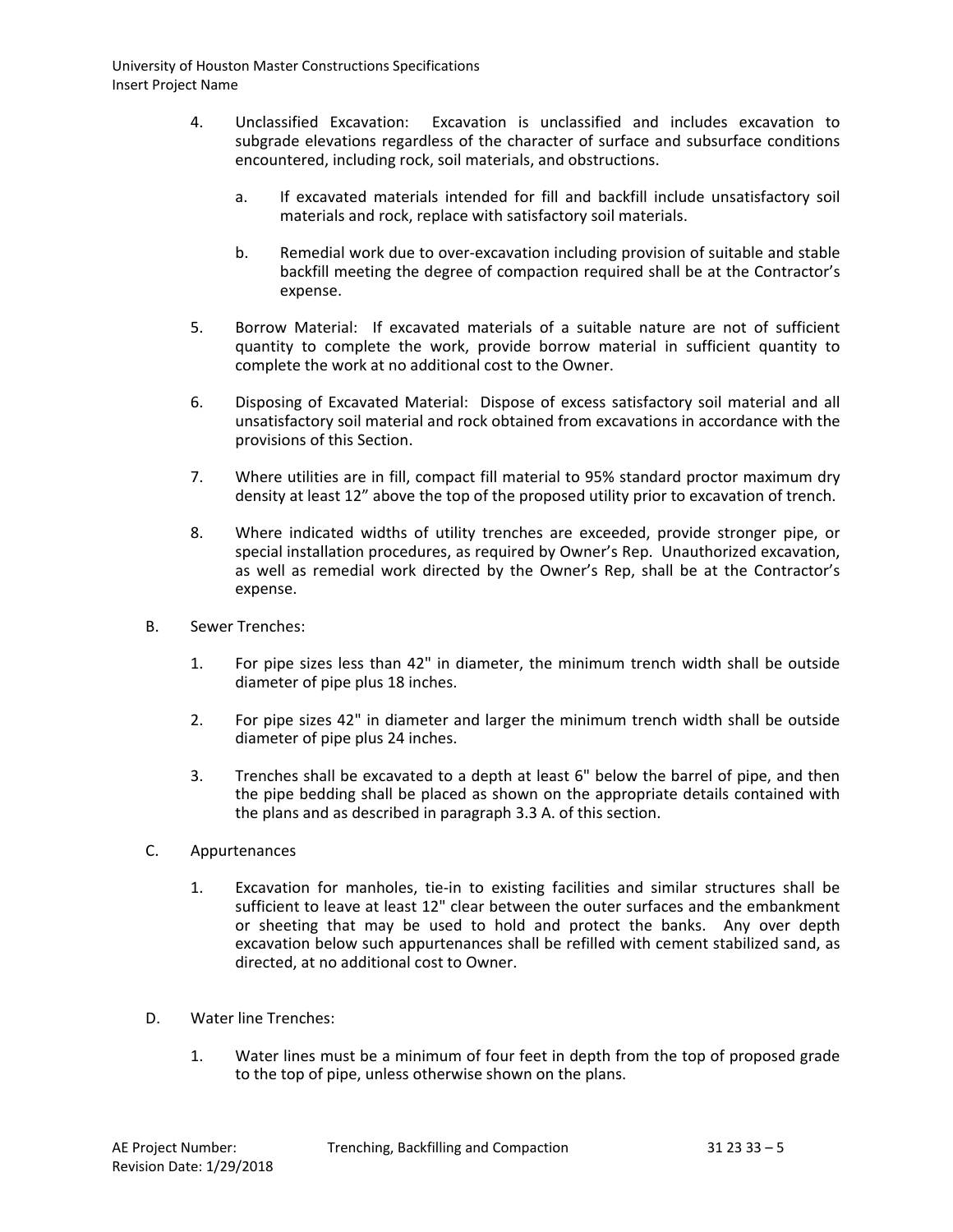- 2. Trench width for water lines shall be a minimum of the outside pipe diameter plus 18 inches.
- 3. Trenches shall be excavated to a depth of at least 6 inches below the barrel of pipe, and then the pipe bedding shall be placed as shown on the details within the plans and as described in paragraph 3.3 B. of this section.

# 3.3 PIPE BEDDING AND BACKFILL

- A. Storm and sanitary sewer trenches:
	- 1. Pipe shall be bedded in trench in accordance with the details shown on the plans. When pipe has greater than twelve (12) feet of cover, use Class A bedding and backfill.
	- 2. Cement stabilized sand shall be per Part 2.2.A of this specification, mixed in a mill type mixer. When the details call for cement stabilized sand bedding, the material shall extend from a point 6" below the bottom of the pipe to the level of the spring line. This material cannot be used after is loses its moisture content.
	- 3. The cement stabilized sand shall be thoroughly rodded after being placed in trench.
	- 4. Bedding, sewer pipe and initial backfill over the top of pipe must be placed in a single day's operation for any given portion of pipe. Initial backfill shall be placed to one foot above the top of pipe for earth backfill and 6 inches over the top of pipe for cement stabilized sand backfill.
	- 5. Remainder of trench backfill shall be placed the next day or later in 8" lifts, after pipe is laid in conformance with these specifications and the details on the plans.
	- 6. Backfill shall be placed in uniform layers not to exceed 8" loose depth, and compacted to a minimum of 95 percent of Standard Maximum Density (ASTM D 698) at the proper moisture content specified in the Geotechnical report for this project.
	- 7. Backfill, under pavement and to one foot from outer edge, shall be cement stabilized sand of the type and method described under paragraph 3.3 A.1 through 5, above, up to one foot below subgrade elevation. Remainder of backfill to subgrade to be as specified in paragraph 3.3 A.5. above and stabilized where required.
- B. Water line Trenches
	- 1. Pipe bedding shall consist of 6 inches of clean sand placed before the pipe is laid.
	- 2. After laying pipe and insuring that the pipe is properly placed and supported by the sand bedding, clean sand backfill shall be placed to 6 inches above the top of pipe. The sand backfill shall be thoroughly rodded and tamped for compaction.
	- 3. For water lines beneath pavement and to one foot horizontally from the outer edge of pavement, the remainder of the trench backfill shall be clean sand placed up to the top of subgrade, thoroughly rodded and tamped.
	- 4. For water lines not beneath pavement or within one foot horizontally from the outer edge of pavement, the remainder of the trench backfill shall be earth fill paced in uniform layers not to exceed 8" loose depth, each lift to be compacted to a minimum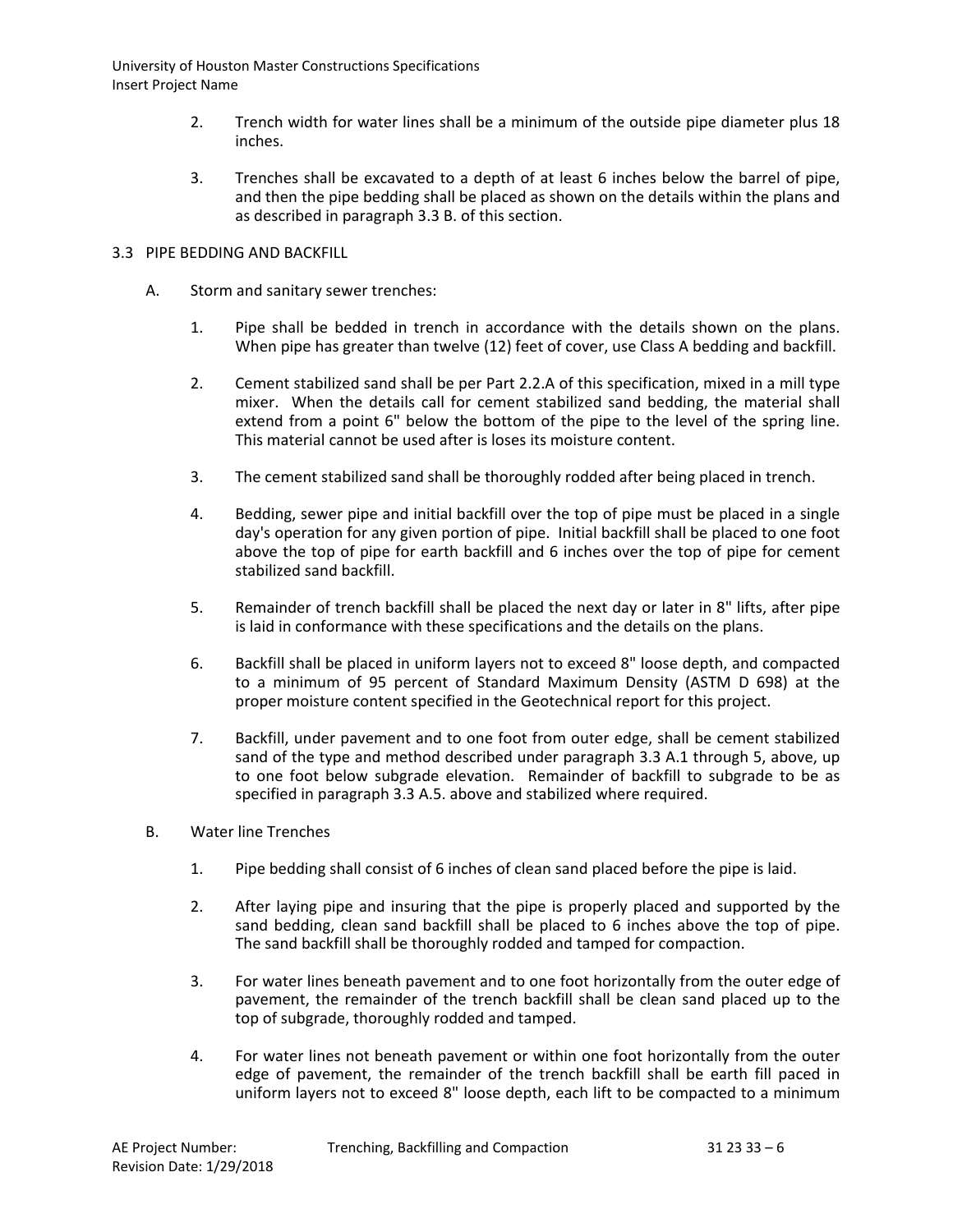of 95 percent of Standard Density (ASTM D698) at the proper moisture content specified in the Geotechnical report for this project. All earth backfill to be placed the next day or later after the pipe is laid.

- C. Bentonite Clay Plug for All Utility Trenches (water, storm, sanitary, mechanical, electrical, telecom, plumping, etc.)
	- 1. All trenches must have a bentonite granular clay plug installed to reduce the transmission of ground water under slab on grade buildings and structural first floor buildings.
		- a. The plug must be installed at a distance of one foot beyond the face of the building foundation and be a minimum of one-foot wide.
		- b. The plug must extend 6" beneath utility trench into undisturbed soil. This portion of the clay plug must be installed prior to the installation of the utility pipe.
		- c. The plug must extend across the entire trench width and extend 6" into undisturbed soil beyond the trench width. Install bentonite clay plug and the utility pipe at the same time.
		- d. The plug must extend to within 12" of finished grade. A clay plug cap consisting of material with a plasticity index greater than 15 and a liquid limit in excess of 30 shall be placed on top of the bentonite granular clay plug. This clay plug cap shall fill the remaining 12" up to finished grade and be placed up to the edge of the building.

# 3.4 STORAGE OF SOIL MATERIALS

- A. Stockpile borrow materials and satisfactory excavated soil materials. Stockpile soil materials without intermixing. Place, grade, and shape stockpiles to drain surface water. Cover to prevent windblown dust.
	- 1. Stockpile soil materials away from edge of excavations. Do not store within drip line of remaining trees.

### 3.5 FIELD QUALITY CONTROL

- A. General: Testing shall be the responsibility of Owner and costs of initial testing will be paid by Owner. Cost of subsequent testing necessary due to non-compliance with Specifications shall be paid by Contractor.
- B. Density Test:
	- 1. Density tests shall be performed by representatives of Owner's Testing Agency.
	- 2. Frequency and scope of testing shall be established by Geotechnical Engineer, and as required by local jurisdictional authority.